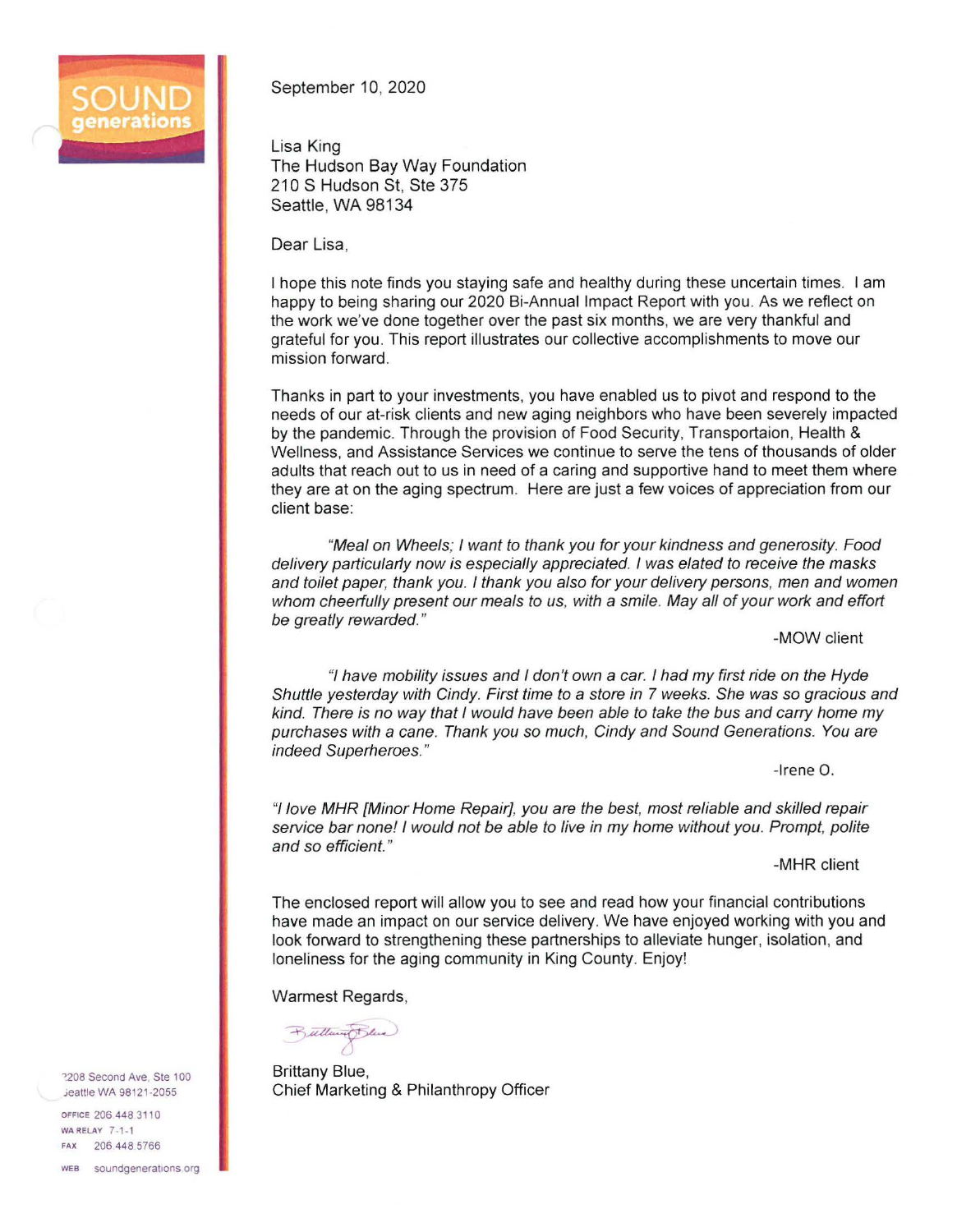

2020

# **Bi-Annual Impact Report**

Pope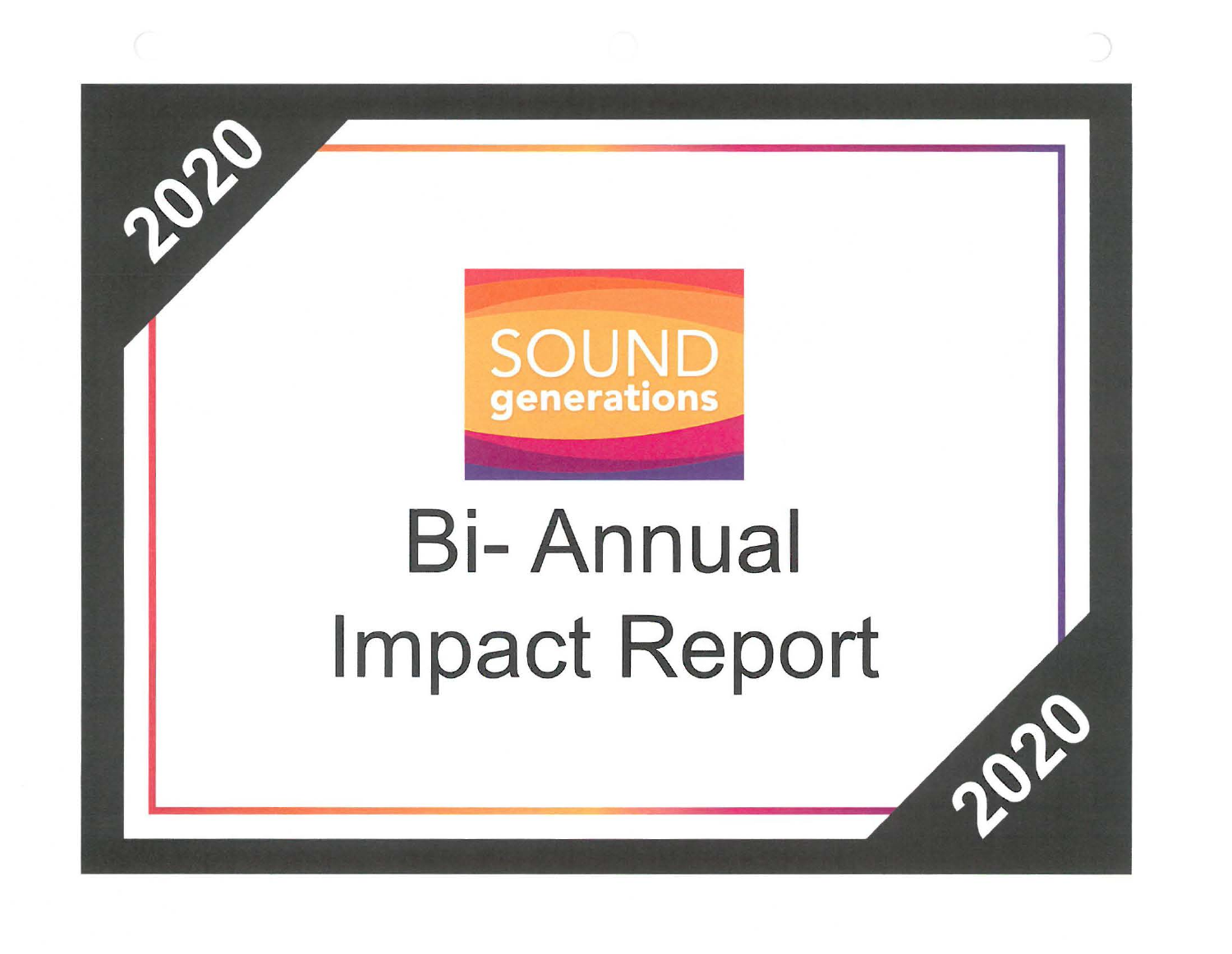## **Assistance Services**

**Pathways Information and Assistance** has continued to connect King County older adults and individuals with disabilities to critical services throughout these trying times.

Pathway's **Community Support Specialist** staff have stepped up during the pandemic to support a phone line dedicated to connecting residents of Kirkland and Bellevue with an emergency food box from Hopelink. This low barrier program connects homebound individuals in need of food with a volunteer from their community.

**Caregiver Support's** acquisition of additional funding from the Veterans, Seniors, and Human Services Levy has allowed Sound Generations to subsidize much needed respite for caregiver families. Through this program, veterans and their families are quickly connected to customized respite options and may be referred to one of Sound Generations' **Caregiver Counselors** for individual therapy.

Sound Generations 1 2020 Bi-Annual Impact Report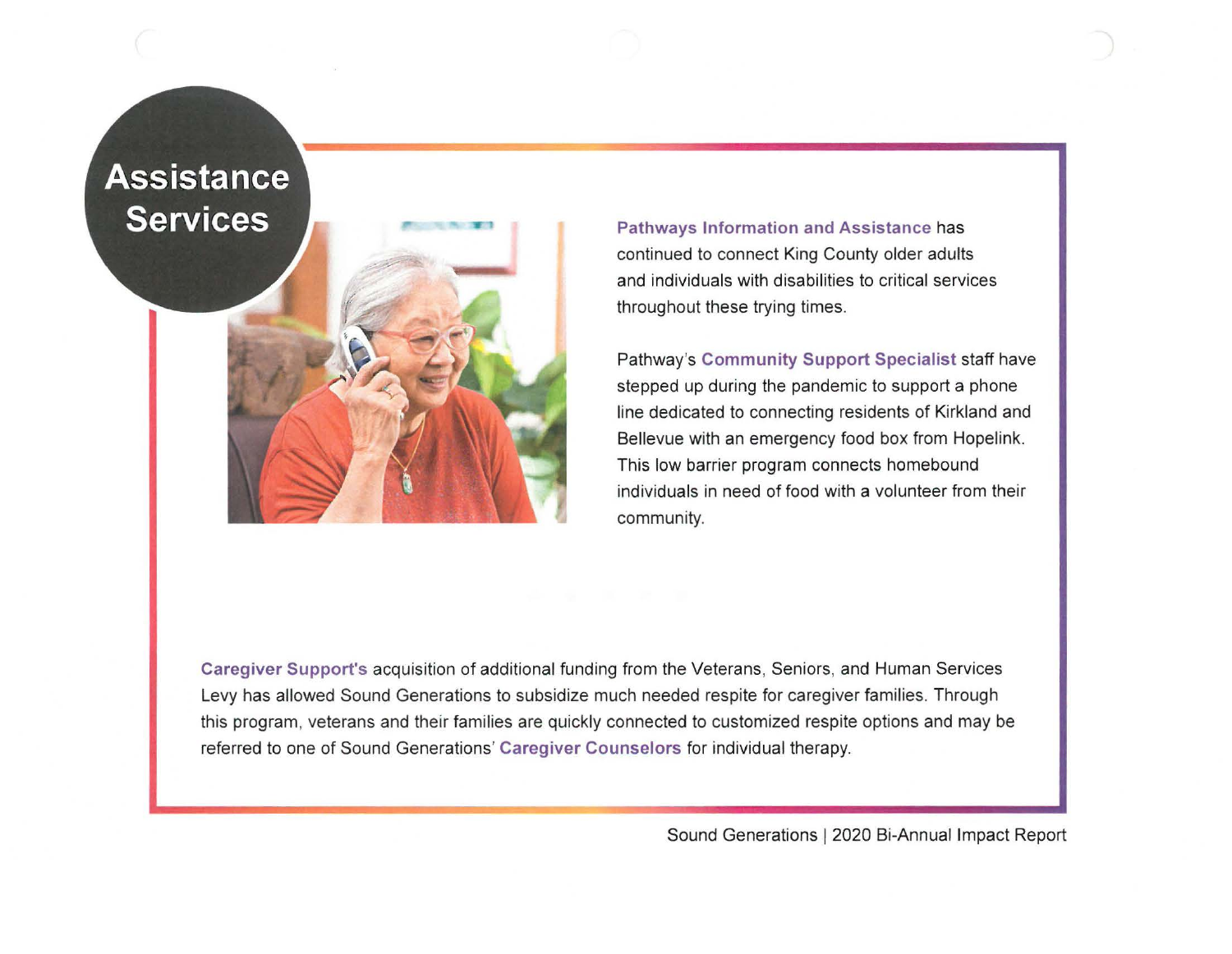#### **Transportation**

**WE SERVED 773 families 452 children** 

**WE COORDINATED THE DELIVERY OF 132 food boxes 731 food bags** 

Since March, **Hyde Shuttle** has responded to the COVID-19 pandemic by dedicating twenty-one drivers to deliver meals and groceries from fifteen senior, community, and cultural centers throughout King County including Sound Generation's Community Dining programs. Clients who depend on congregate meal sites (now closed) for their nutrition are assured of food delivered to their doors. Hyde Shuttle continues to provide demandresponse transportation to older adults and persons with disabilities in communities through most of King County with destinations that include groceries and medically-related visits. Additionally, we partnered in Shoreline to deliver food boxes to families of need in April and May who had students in the Shoreline School District.

"Thank you for your wonderful service. We would not be able to get my mom to her treatments so painlessly w/out you. All of your drivers are wonderful & thoughtful & so respectful. We appreciate all of you."

-Grateful daughter

Our **Volunteer Transportation Program** provides rides to aging adults to ensure they are getting safe, personalized, and affordable transportation to medical, dental, and other health related appointments. During this time of crisis there is reduced volunteer support out of concern for the safety of the volunteers and their family members. Consequently, volunteer support has been replaced with UBER support which **costs 5 times more.**  Normally, we provide 50-60 UBER rides per week, increasing UBER use from 15% to 40%. To protect our drivers who want to continue to be a resource, we are providing PPE gear. Our **Driving Companion Program** which aims to support communities of color is also experiencing some drop in service.

Sound Generations 1 2020 Bi-Annual Impact Report